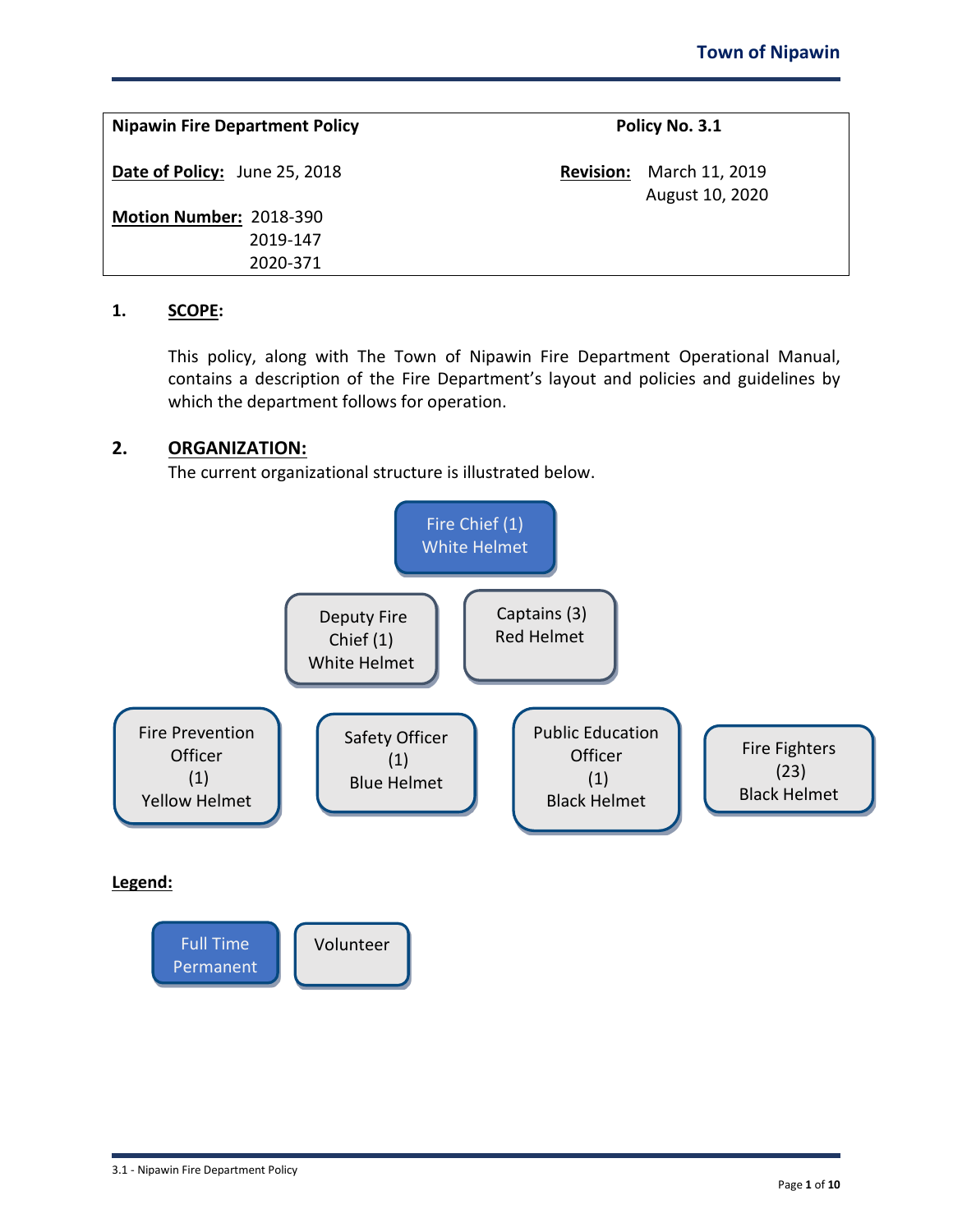### **Identification:**

The Nipawin Fire Department (NFD) serves the Town of Nipawin and those Municipalities that have entered into an Agreement with the Town for the provision of fire protection and rescue services. Fire Protection is provided to the following municipalities: RM of Nipawin No. 487, Village of Codette, RM of Torch River No. 488 (Divisions 1 & 4), Nipawin and District Regional Park, Wapiti Valley Regional Park, Village of Love, and Village of White Fox.

The Nipawin Fire Department consists of a Full Time Fire Chief who is employed by the Town of Nipawin and reports directly to the Chief Administrative Officer, 30 paid volunteer Firefighters and Junior Firefighters.

- a) **Authority:** The Nipawin Fire Department is established, governed by and obtains its authorities from the provisions of the current Bylaw #1010/18 of the Town of Nipawin which contains the following divisions:
	- Fire Suppression.
	- Fire prevention and inspections.
	- Fire investigations.
	- Training and Public Education.
	- Administrative Services; and
	- Rescue Services.
- b) The Town of Nipawin Fire Department Operational Manual, consisting of roles and responsibilities, standard operational guidelines, and policies.
- c) **Duties of Fire Department Members:** All members shall act with respect and dignity toward all other members and everyone outside the Town of Nipawin Fire Department. This is in accordance with Town of Nipawin Code of Conduct Policy.

All members shall avoid any unnecessary damage to other people's property at emergency scenes. It remains the individual firefighter's responsibility to remain as professional as can be.

When valuables such as money, jewellery, etc. are found at an emergency scene or while at a public function, members are to secure such valuables and notify the Officer in Charge. The Officer in Charge is responsible for informing the Fire Chief or designate.

**Responsibilities of Fire Department Members:** All Town of Nipawin Fire Department members are to adhere to the policies and guidelines referenced throughout this document and the Fire Department Operational Manual.

All members are required to follow the Town of Nipawin Employee Code of Conduct, work within the Fire Departments Standard Operating Guidelines and follow departmental responsibilities.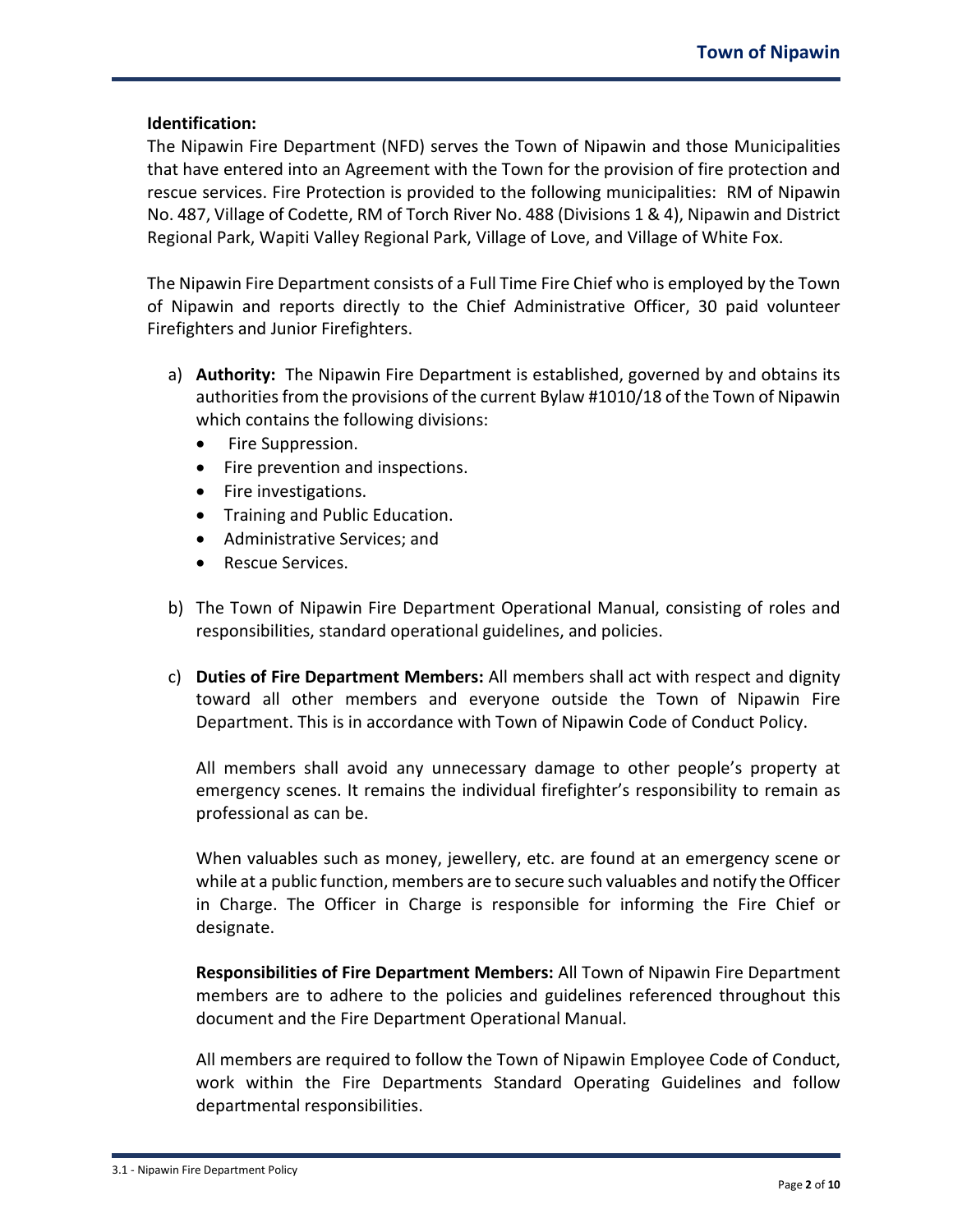- d) **Executive Officers:** The Executive Officers shall be those identified as; the Fire Chief, the Deputy Fire Chief and the Captains.
	- a. The Fire Chief will be the Chairperson of the meetings of the Fire Department.
	- b. The Deputy Fire Chief will assume the role if and when the Fire Chief is absent or delegates this responsibility. One of the Captains will assume the role in the absence of both the Fire Chief and the Deputy Fire Chief.

Any and all Fire Department Operational Policy decisions shall be the responsibility of the Fire Chief to present to the Governance & HR Standing Committee for review and approval by Town Council.

**Duties and Responsibilities for all Fire Department positions are located in the Town of Nipawin Fire Department Operational Manual.**

#### e) **Practices and Meetings:**

- i) *Regular Practices*: Practices are held on the 1<sup>st</sup> and 3<sup>rd</sup> Mondays of each month. If a practice night falls on a long weekend the practice will be moved to Tuesday night. The Fire Chief may adjust the meeting length and frequency to meet operational requirements.
- ii) *Annual Meeting*: The Nipawin Fire Department shall hold an annual meeting in the month of December. The purpose of the annual meeting shall be to:
	- hear year-end reports from the Fire Chief, Standing Committees, and other involved organizations.
	- democratically elect members to Firefighters Club within the department.
- iii) *Special*: Special sessions may be called by the Fire Chief or the Acting Fire Chief to deal with urgent matters, such as:
	- special training or practice
	- special information presentations
	- special events requiring NFD services
	- emergencies
- iv) *Committees:* The NFD shall have the authority to strike special and/or standing committees to carry out special duties, research information, organize special events, present NFD concerns, or enhance staff morale. All committees shall be directly responsible to the Fire Chief and must clear all plans and actions with the Fire Chief.
- f) *Relationship to Other Emergency Organizations*: The NFD shall participate fully as a member of the emergency organizations serving the community. It shall assist organizations such as EMO, RCMP and EMS in carrying out duties arising in an emergency.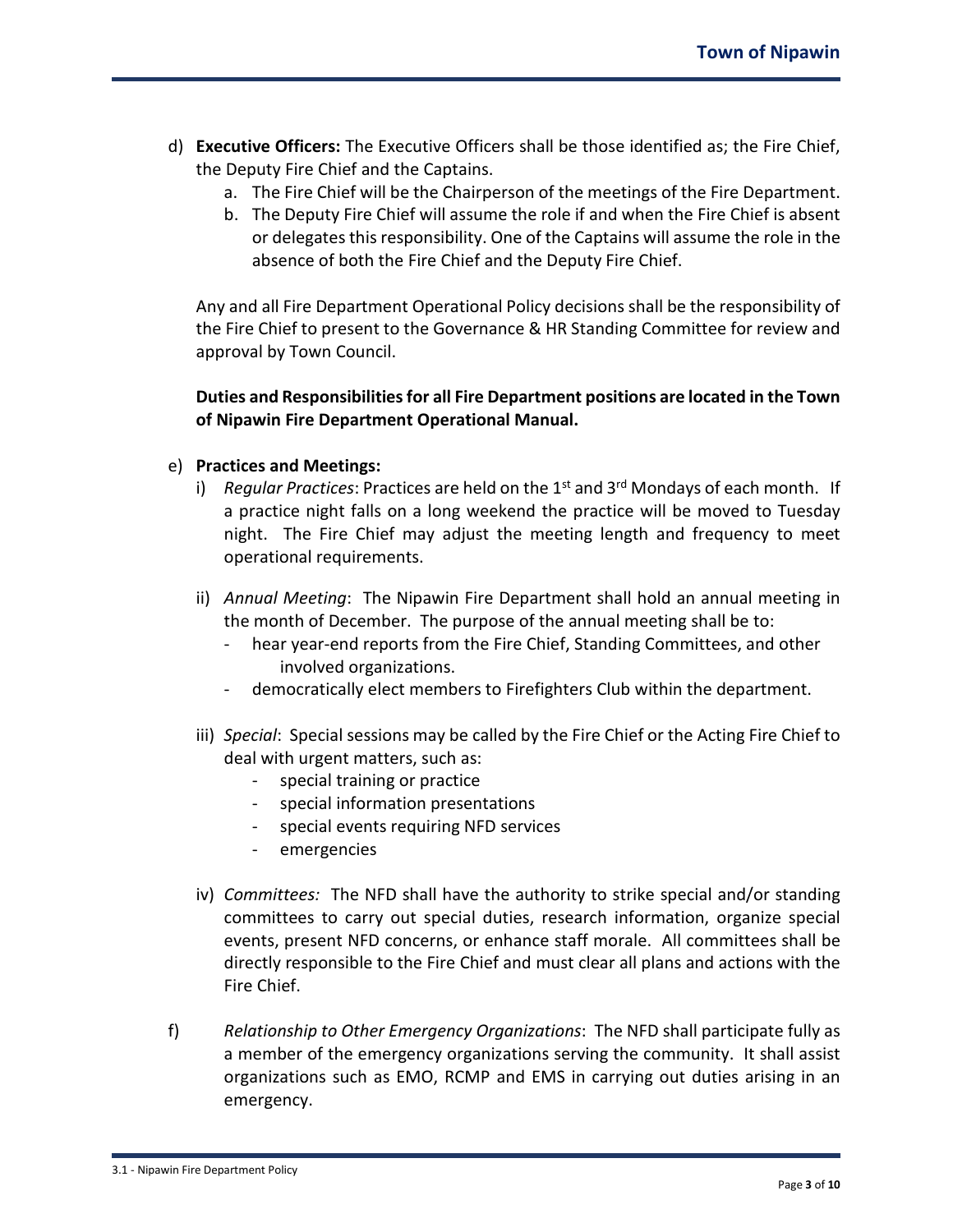The Town of Nipawin participates in the Carrot River Valley Mutual Aid Area Organization Fire Services Agreement and the Carrot River Valley Mutual Aid Organization Disaster Services Agreement.

#### **3. ADMINISTRATION:**

**a) Recruiting Volunteer Firefighter Process:** Any person, including previous Firefighters, expressing interest in joining the Town of Nipawin Fire Department must do so by written application. Application forms are available at the Town Office, the Town of Nipawin website and the Fire hall. Applications are to be returned to the Town Office, attention Finance & Human Resource Officer. Applications will be accepted and retained for one year when the recruitment process is not active.

The Fire Chief will determine when the recruitment process needs to be activated. When the Fire Chief initiates the recruitment process, the Fire Chief will consult with the Finance & Human Resource Officer, to advertise for recruiting Volunteer Fire Fighters.

Advertisement for Volunteer Fire Fighters must be sent out with pre-determined closing date on multiple platforms (i.e. social media, website, newspaper).

Applications shall be reviewed, by the Recruiting Committee, consisting of the Fire Chief, the Deputy Fire Chief, one Fire Department Captain, and the Finance & Human Resource Officer.

Volunteer firefighter applicant interviews will be scheduled. Interviewers will consist of the Recruiting Committee.

All potential volunteer firefighter recruits must supply a medical form from their respective Doctor, provided as part of the application package, confirming their suitability for the position.

All potential firefighter recruits must supply a current Criminal Records Screening Check from the RCMP. This shall include a vulnerable sector check.

All potential firefighter recruits must supply a copy of their current, valid Saskatchewan Driver's License and a driver's abstract.

The Finance & Human Resource Officer will conduct necessary reference checks.

Successful volunteer firefighter recruits will be notified of their Recruit Program starting date, by the Fire Chief.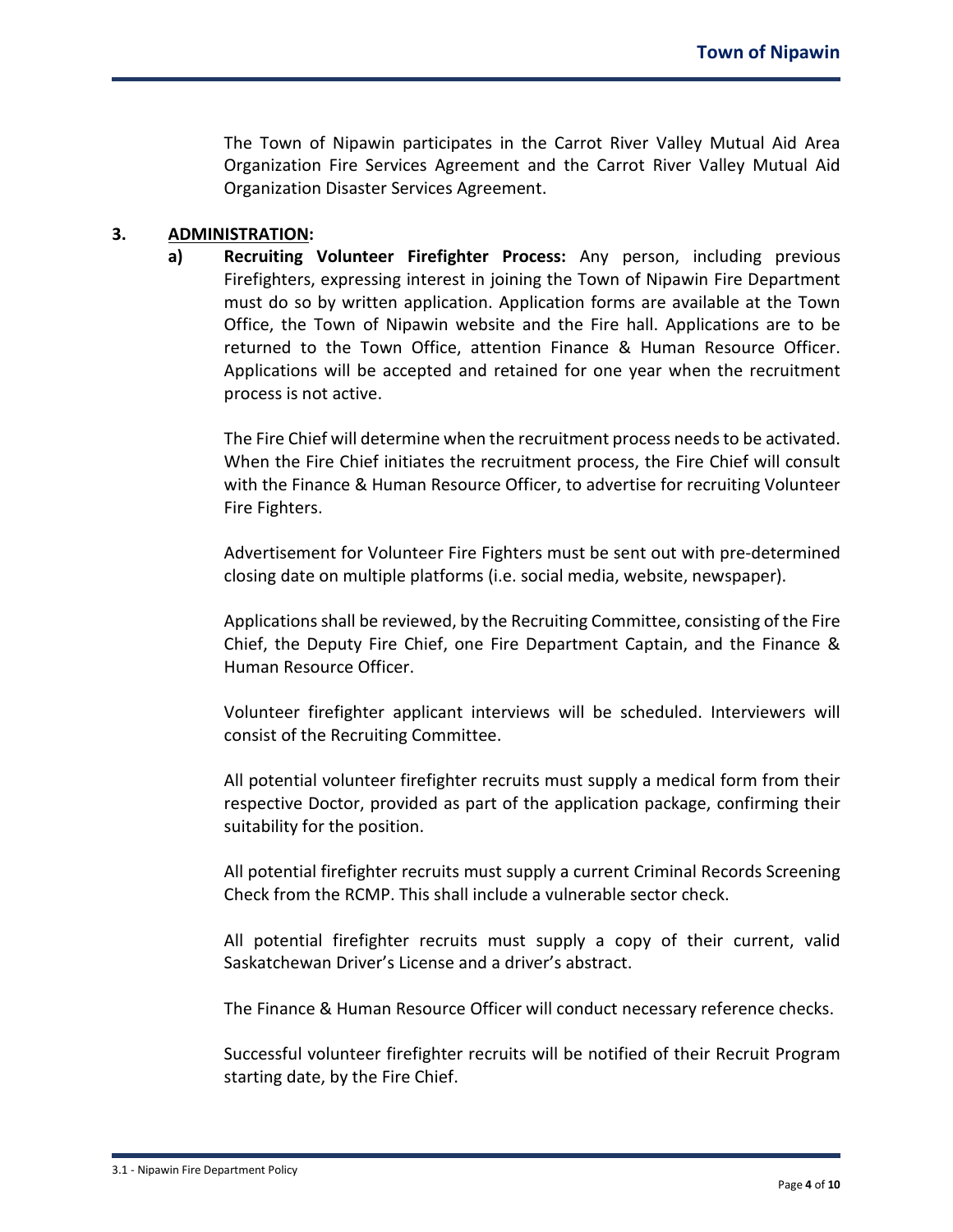The Town of Nipawin Recruit Training Program is in the Town of Nipawin Fire Department Operational Manual and consists of a minimum 200-hour probationary period, new recruit orientation, learning of operational procedures and training to gain Entry Level Firefighter training. The Fire Department Operational Manual supplies a list of required courses to be completed within the 200-hour probationary period

During probation and until the Fire Chief deems the new recruit to be fully oriented and capable of performing the duties of Firefighter, the new recruit shall be closely supervised by their immediate Captain (or designate) and will only be assigned those duties for which the new recruit is deemed to be qualified.

Volunteer firefighters must be willing to submit regular medical examinations from their respective Doctor.

**Officer Promotions:** Positions within the Nipawin Fire Department, such as Deputy Fire Chief, Captain, Safety Officer, and Training Officer will be by appointment only. Ultimately, this is the responsibility of the Fire Chief.

The requirements for any Officer's position will be such that the applicant must be within the rank immediately below the position applied for and hold the necessary qualifications, as outlined in the Fire Department Operational Manual.

**The Fire Chief reserves the right to hire, discipline, terminate, promote and demote as required, in the best interest of the Fire Department.**

**b) Availability:** All members must provide written evidence that they have approval and support from their employer to be a member on the Nipawin Fire Department.

All members must be willing to provide on-call duty on designated weekends.

All members shall respond to emergency calls and prescribed training to the best of their ability.

**c) Member Status***:*A member neglecting Firefighter duties for a period of one month without having received prior approval from the Fire Chief, of reason shall be deemed "unavailable for duty".

Members shall maintain themselves in an adequate physical condition to safely and effectively perform their duties. Any medical condition that may affect the performance of a member's duties shall be reported to the Fire Chief. The Fire Chief may request a physical or medical evaluation of a member.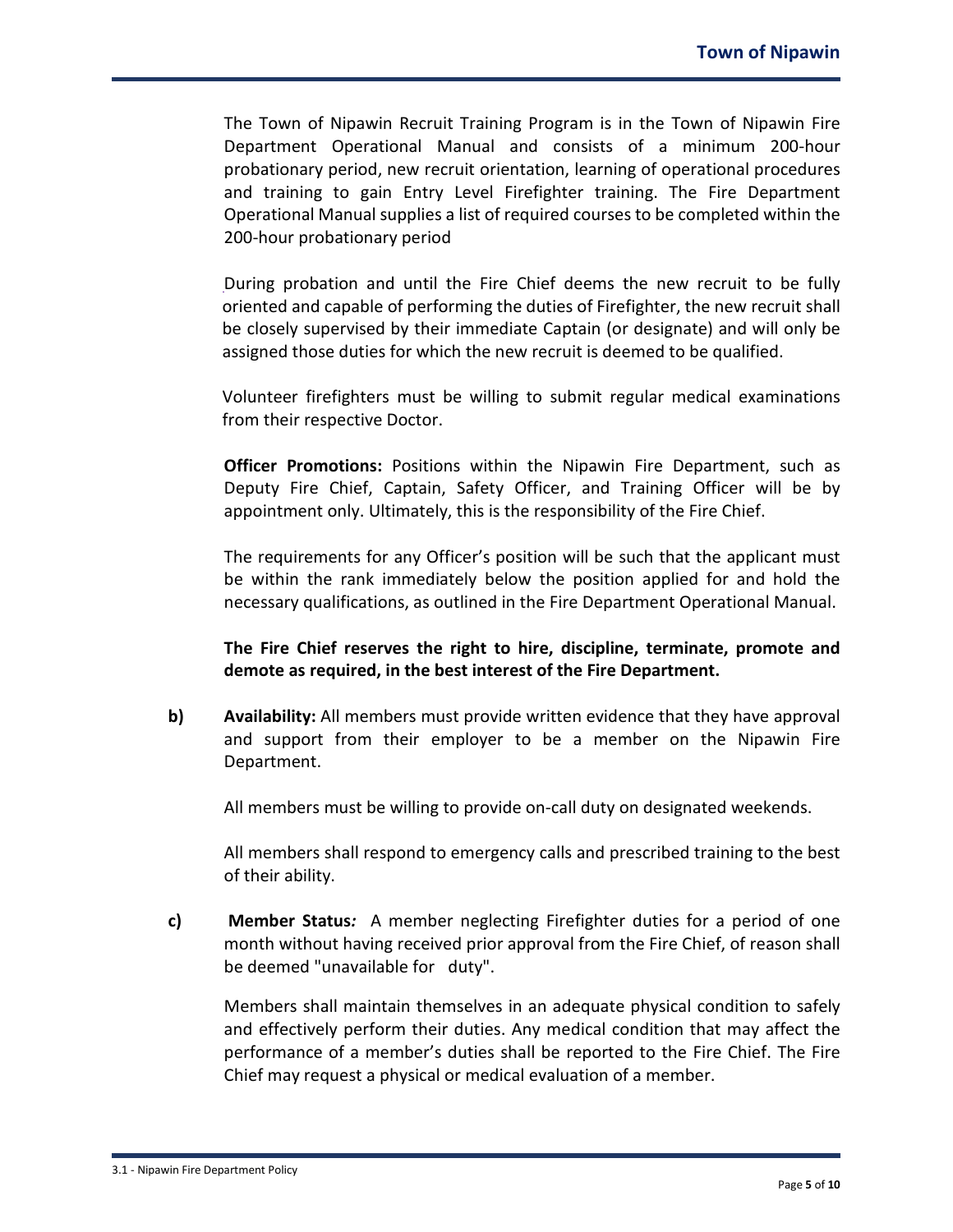A member who ceases to reside within a 15-minute radius of the Town of Nipawin may be required to tender resignation.

An individual must have reached the age of 18 before being eligible to serve as a member of the NFD.

At most, two members of any immediate family (spouse, son, daughter, brother, sister or parent) may be members of the NFD.

**Junior Firefighters:** The Fire Chief may, at their discretion, accept students as Junior Firefighters on the Department. A Junior Firefighter must be at least 16 years of age and have consent, in writing, from parents or guardians and from their school Principal to enlist with the Department. A Junior Firefighter will have limited involvement at the scene of an emergency and will be under direct supervision of an officer or designated senior Firefighter.

**c) Volunteer Hourly Rates:** The volunteer Firefighters' hourly rates shall be set by Town Council during the annual budget process and approved by resolution of Council upon recommendation of the Governance & HR Standing Committee. The wages owing to a Firefighter shall be held in account and paid on a quarterly basis or when the member resigns or is deemed to no longer be a Firefighter.

*Firefighters* shall be paid for responding to an emergency, attending training sessions, practices, meetings, on-call weekends, fire hall and truck maintenance according to the wage scale for Firefighters. *Refer to Section 2(f).*

Firefighters who are also employees of the Town of Nipawin will be paid regular Town employment wages during their regular scheduled shift, while fighting fires, and after their scheduled shift. will move to Firefighter wages.

CRA policy states a volunteer firefighter may claim the \$3,000 Volunteer Firefighters' Tax Credit or the \$1,000 exemption, but not both.

# *Deputy Fire Chief:*

A yearly indemnity as determined by the Town's annual budget will be paid to the Deputy Fire Chief for standby duty in the absence of the Fire Chief.

# *On Call Rates***:**

On call pay will be paid for all weekends between the May Long Weekend and the Labour Day weekend in September. The on-call rate will be determined annually during the Town's budget deliberations.

*Junior Firefighters Wages:* Minimum Wage as set by the Province of Saskatchewan.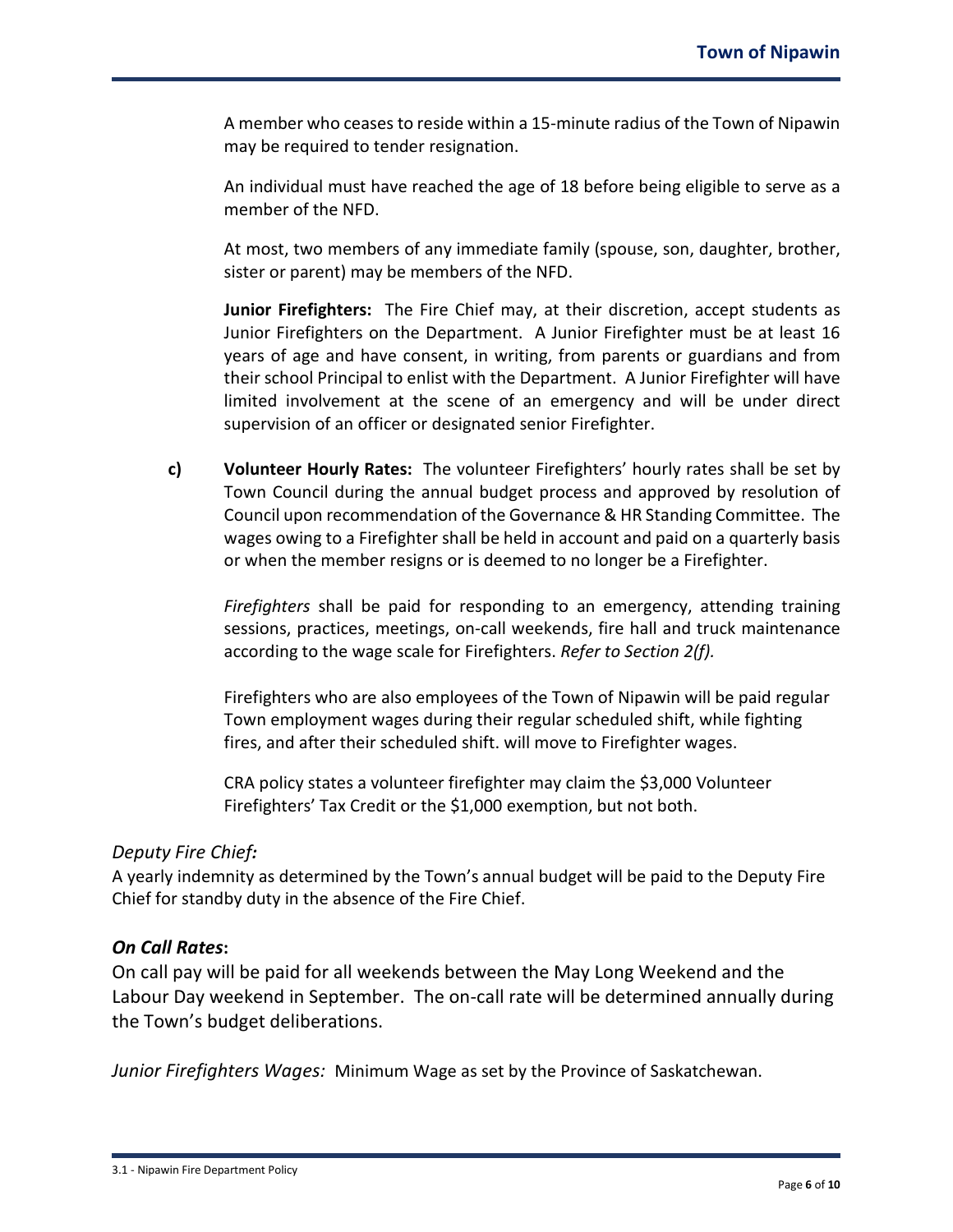**d) Insurance**: Firefighters, while on duty, shall be covered under Firefighter Insurance which covers accidental death, accident or sickness while on duty dismemberment.

The Town of Nipawin will reimburse costs to repair or replace Firefighter's glasses, dentures, dress clothing, and jewellery if lost, damaged or destroyed at any authorized fire department function.

**e) Fire Reports**: The Incident Commander or senior member at the emergency scene shall gather and record all information relevant to the event. Details of every emergency event will be documented post incident.

Any Firefighter believing that there have been unusual events or circumstances at or during an emergency should document any observation as soon as possible after the event and have it filed with the Fire Chief.

- **f) Incident Reports**: Any Firefighter injured while performing firefighting duties must complete an Incident Report and Workers Compensation Form and file it with the Fire Chief. All incidents and near misses shall be investigated and documented.
- **g) Discipline**: All members must make themselves aware of and follow the Town of Nipawin Progressive Disciplinary Policy and Procedures. (In process) Also, fire department members must be aware of and comply with the below:
	- i) Complaints and observations of misconduct of:
		- Firefighter: shall be forwarded to the Fire Chief for investigation and appropriate action;
		- Officer: shall be forwarded to the Fire Chief for investigation and appropriate action;
		- Fire Chief: shall be forwarded to the CAO for appropriate action.
	- ii) A member may be subject to disciplinary action for:
		- endangering the Public or other Firefighters.
		- causing wilful damage to public or department property;
		- theft of any property;
		- breach of confidentiality;
		- neglect of duty;
		- conduct which discredits, embarrasses, or affects the morale of the department and/or member(s) or the Town of Nipawin;
		- failure of a member to notify the officer-in-charge at an emergency scene that a member is under the influence of alcohol or drugs and is not fully capable of assuming Firefighter's duties;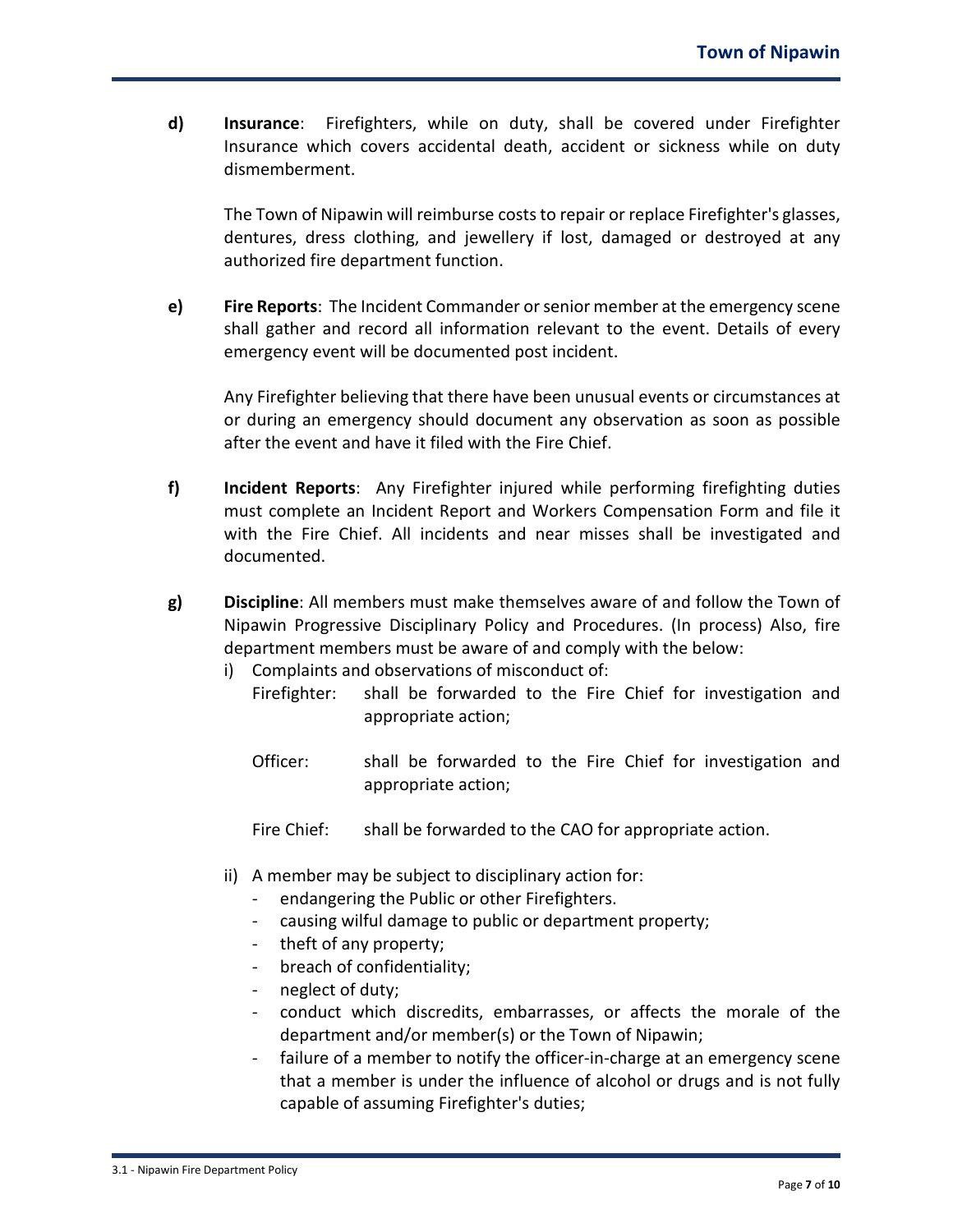- improper conduct on Social Media;
- criminal conduct.

Firefighter disciplinary action may involve:

- request for apology
- a verbal and/or a written warning
- payment for damages
- suspension
- dismissal from the department
- criminal charges filed
- iii) The Senior Officer-in-Charge, or in the absence of an officer, the Senior Firefighter at an emergency scene shall assess any misconduct or other actions by Firefighters which may require disciplinary actions. A written report shall be provided to the Fire Chief who shall deal with the matter in accordance with (ii) above. Dismissal of any member of the NFD must be reported to the CAO.
- **h) Training/Education**: In the interest of skill enhancement, continuing education and inter agency collaboration, fire department members are encouraged to participate in fire service-related training, competitions and conferences.

At no time shall more than six (6) members attend a training course or fire department related event outside of the response area.

Firefighters attending training courses, as approved by the Fire Chief, in accordance with the current Town Budget shall be paid an indemnity and reimbursed expenses for meals, hotels, and mileage in accordance with the current Town of Nipawin's Travel Policy.

- **i) Purchasing:** All purchases made on behalf of the NFD must be authorized by the Fire Chief in accordance with the Town of Nipawin's Purchasing Policy.
- **j) Awards**: The Town of Nipawin shall award certificates at the annual meeting for service in 5-year increments. Upon retirement with 20 years or more of service a gift will be presented to the member.

Members of the Nipawin Fire Department shall be eligible for the Municipalities of Saskatchewan Meritorious Service Awards in accordance with the Town's Employee Recognition Policy No. 6.3

**k) Unauthorized Personnel**: All members shall ensure that no unauthorized personnel are allowed or permitted to operate firefighting equipment except at the sole discretion of the Fire Chief or designate.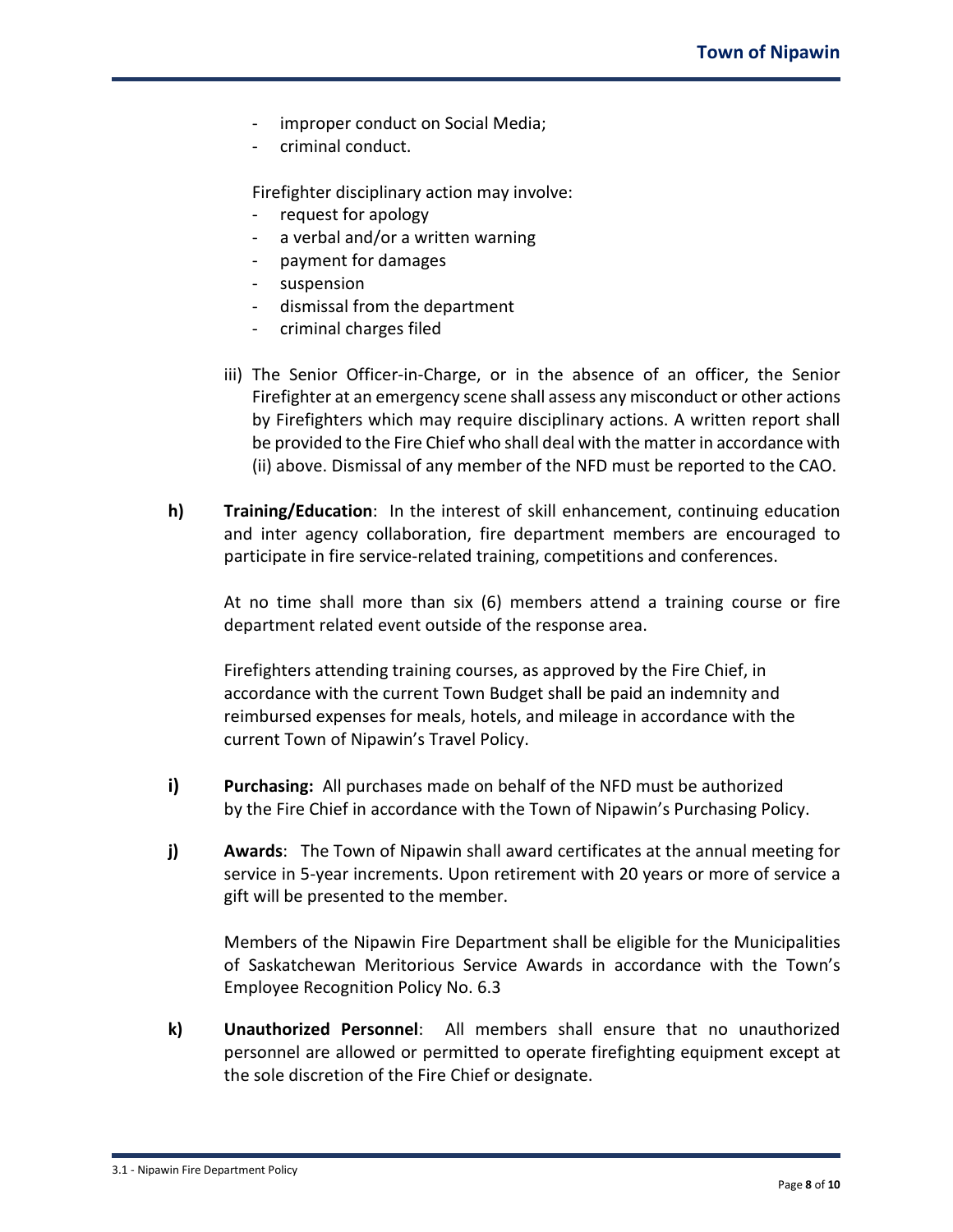**l) Command Vehicle:** The Fire Department command vehicle shall be staffed on a 24-hr basis. The vehicle may be used for department related business/response within the fire, rescue, or mutual aid boundaries.

### **4. CODE OF CONDUCT AND ETHICS:**

**a) Code of Ethics**: It is by what the public sees, hears or perceives that an opinion of the character of the NFD is formed. Therefore, each member must share the responsibility for the image and integrity of the NFD. The example set by each member must not bring ridicule or embarrassment to the NFD or the Town of Nipawin.

Guidelines for personal conduct to prevent a negative image include but are not limited to:

**Respect for the Public and For Property**: This includes language or actions which may offend or injure bystanders or unnecessarily damage property. What Firefighters do while serving as a Firefighter, on or off duty, is a permanent reflection of the Department's identity and contributes to Firefighter's personal reputation and possibly the reputation of the NFD, the Town of Nipawin and the fire service as a whole.

**Hold Safety in the Highest Regard**: A member must not endanger themselves, other fire department members or the public in carrying out the duties of a Firefighter.

**Perform Proficiently**: Learn and maintain firefighting skills so the department functions efficiently and fellow Firefighters can count on competent assistance.

**Respect for Privileged Information**: A Firefighter shall treat department business and knowledge gained through department business as confidential. It is a Firefighter's obligation to report unethical behaviour of other Firefighters to the Fire Chief.

**Respect for Self**: A Firefighter intending to report for duty while under the influence of alcohol or drugs, must notify the Fire Chief or the Officer in Charge of the influence and shall not report for duty while so compromised.

**Respect for Rank**: Officers and Firefighters must assume the responsibilities inherent in the respective ranks in the department. All Officers and Firefighters shall exercise proper respect for authority of higher-ranking Officers or Firefighters, and all members of the department shall recognize the Fire Chief as being the highest-ranking Officer of the NFD.